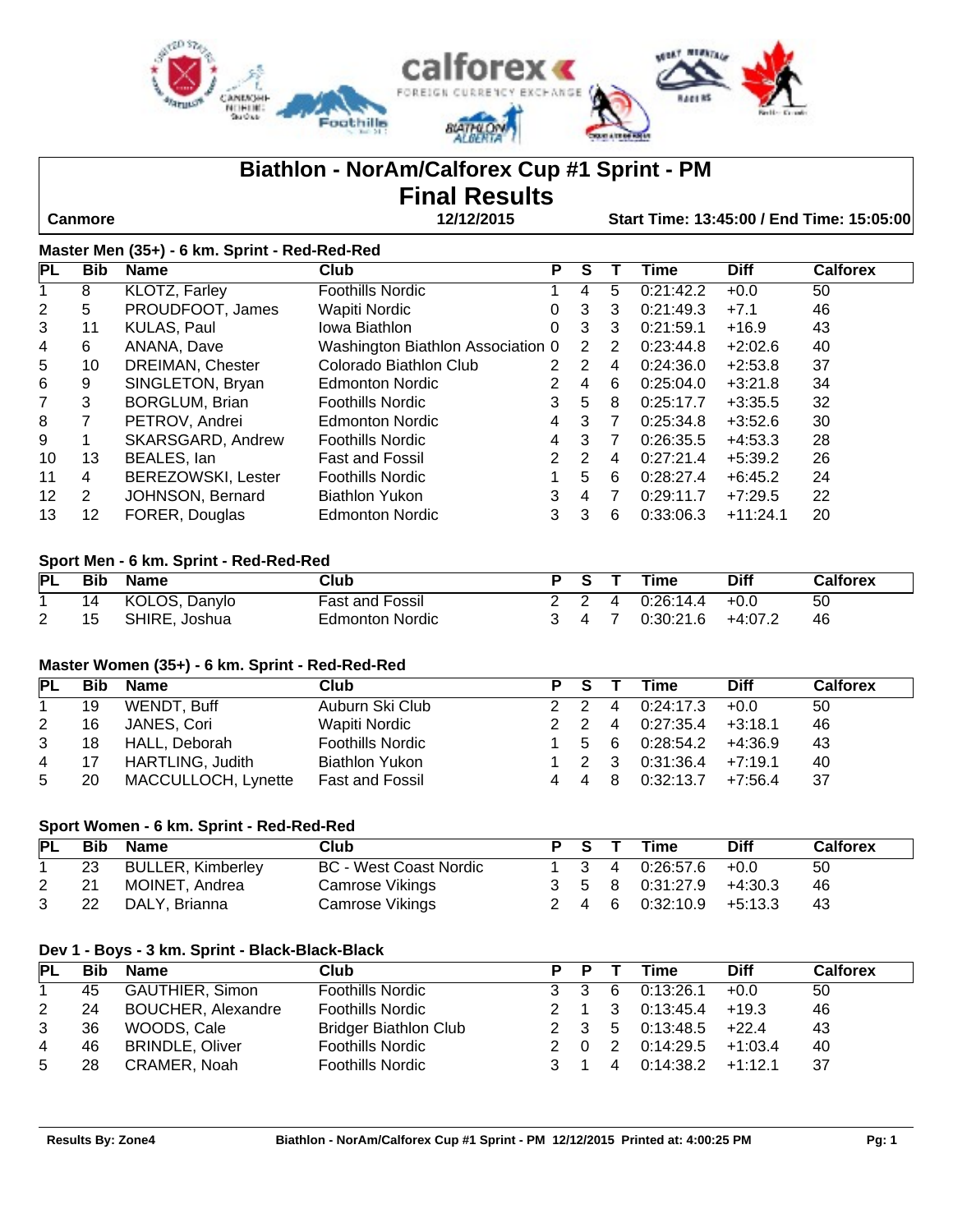|  | Dev 1 - Boys Continued  - 3 km. Sprint - Black-Black-Black |  |  |
|--|------------------------------------------------------------|--|--|
|--|------------------------------------------------------------|--|--|

| <b>PL</b>      | Bib                   | <b>Name</b>             | <b>Club</b>                                   | P              | P              |                | Time      | <b>Diff</b> | <b>Calforex</b> |  |
|----------------|-----------------------|-------------------------|-----------------------------------------------|----------------|----------------|----------------|-----------|-------------|-----------------|--|
| $\overline{6}$ | 31                    | LINKLATER, Callum       | <b>Edmonton Nordic</b>                        | 4              | 0              | 4              | 0:14:40.6 | $+1:14.5$   | 34              |  |
| 7              | 40                    | NEIL, Quinn             | <b>BC</b> - Caledonia Nordic                  | 2              | $\Omega$       | 2              | 0:14:47.8 | $+1:21.7$   | 32              |  |
| 8              | 25                    | COLE, Graeme            | <b>Foothills Nordic</b>                       | 4              | 3              | $\overline{7}$ | 0:15:41.7 | $+2:15.6$   | 30              |  |
| 9              | 42                    | JOHNSON, Colby          | <b>Edmonton Nordic</b>                        | 4              | 2              | 6              | 0:15:52.3 | $+2:26.2$   | 28              |  |
| 10             | 29                    | MARECHAL, Justin        | <b>Foothills Nordic</b>                       | 5              | 2              | $\overline{7}$ | 0:15:57.1 | $+2:31.0$   | 26              |  |
| 11             | 34                    | HUPE, Aidan             | <b>Biathlon Yukon</b>                         |                | $\overline{2}$ | 3              | 0:15:59.2 | $+2:33.1$   | 24              |  |
| 12             | 37                    | MOSES, Samuel           | Foothills Nordic                              |                | 2              | 3              | 0:16:31.0 | $+3:04.9$   | 22              |  |
| 13             | 38                    | EYRE, Findlay           | <b>Foothills Nordic</b>                       | 3              | 4              | 7              | 0:16:37.6 | $+3:11.5$   | 20              |  |
| 14             | 32                    | FORER, Henry            | <b>Edmonton Nordic</b>                        | 3              | 4              | $\overline{7}$ | 0:16:39.4 | $+3:13.3$   | 18              |  |
| 15             | 30                    | <b>HOPKINS, Matthew</b> | <b>Foothills Nordic</b>                       | $\overline{2}$ | 4              | 6              | 0:16:45.7 | $+3:19.6$   | 16              |  |
| 16             | 35                    | BAERGEN, Bjorn          | Canmore Nordic                                |                | 5              | 6              | 0:17:04.9 | $+3:38.8$   | 15              |  |
| 17             | 41                    | HOLASH, Noah            | <b>Foothills Nordic</b>                       | 3              | 4              | 7              | 0:17:32.2 | $+4:06.1$   | 14              |  |
| 18             | 27                    | <b>CLEMENT, Felix</b>   | Canmore Nordic                                | $\overline{2}$ | $\overline{2}$ | 4              | 0:18:05.7 | +4:39.6     | 13              |  |
| 19             | 33                    | CROSS, Callum           | Canmore Nordic                                | 3              | $\overline{2}$ | 5              | 0:18:09.0 | $+4:42.9$   | 12              |  |
| 20             | 43                    | HARTNETT, Soren         | <b>Bridger Biathlon Club</b>                  | 3              | $\overline{2}$ | 5              | 0:18:25.7 | $+4:59.6$   | 10              |  |
| 21             | 39                    | PAUL, Jack              | Canmore Nordic                                | 3              | 4              | $\overline{7}$ | 0:19:17.6 | $+5:51.5$   | 8               |  |
| 22             | 44                    | NIVEN, Avry             | Camrose Vikings                               |                |                | $\overline{2}$ | 0:21:27.7 | $+8:01.6$   | 7               |  |
| 23             | 26                    | PAUL, Thomas            | Canmore Nordic                                | 5              | 5              | 10             | 0:27:34.4 | $+14:08.3$  | 6               |  |
|                | <b>Jury Decisions</b> |                         |                                               |                |                |                |           |             |                 |  |
| <b>Bib: 26</b> |                       | 0:04:00.0<br>Time:      | Rule 5.5.a Missed Two Penalty Loops<br>Notes: |                |                |                |           |             |                 |  |

**Bib:** 29 **Time:** 0:00:12.0 **Notes:** Rule 5.5.a Missed Penalty Loops

**Bib:** 30 **Time:** 0:02:00.0 **Notes:** Rule 5.5.a - Missed Penalty Loop

### **Dev 1 - Girls - 3 km. Sprint - Black-Black-Black**

| <b>PL</b>      | <b>Bib</b> | <b>Name</b>        | Club                          | Р                    | P |   | Time      | <b>Diff</b> | <b>Calforex</b> |
|----------------|------------|--------------------|-------------------------------|----------------------|---|---|-----------|-------------|-----------------|
|                | 48         | WALCH, Naomi       | <b>Foothills Nordic</b>       |                      |   | 2 | 0:14:06.1 | $+0.0$      | 50              |
| 2              | 47         | <b>BOBIER, Sol</b> | <b>Edmonton Nordic</b>        |                      | 3 | 4 | 0:14:33.8 | $+27.7$     | 46              |
| 3              | 55         | MARNIK, Emma       | <b>Biathlon Yukon</b>         |                      |   | 2 | 0:16:05.4 | $+1:59.3$   | 43              |
| 4              | 59         | GILLILAND, Sage    | <b>Foothills Nordic</b>       |                      | 2 | 3 | 0:16:19.5 | $+2:13.4$   | 40              |
| 5              | 56         | LINKLATER, Helena  | Edmonton Nordic               | 5.                   | 0 | 5 | 0:16:45.5 | $+2:39.4$   | 37              |
| 6              | 54         | BROWN, Abigail     | Edmonton Nordic               | $\overline{4}$       | 4 | 8 | 0:17:11.5 | $+3:05.4$   | 34              |
| $\overline{7}$ | 60         | SMITH, Isabella    | Edmonton Nordic               | $\mathbf{2}^{\circ}$ | 2 | 4 | 0:17:30.1 | $+3:24.0$   | 32              |
| 8              | 53         | MARINO, Anna       | Canmore Nordic                | 5                    | 3 | 8 | 0:18:11.3 | $+4:05.2$   | 30              |
| 9              | 49         | SELLERS, Kjirsti   | Canmore Nordic                | 3                    | 3 | 6 | 0:18:42.4 | $+4:36.3$   | 28              |
| 10             | 52         | ALGRA, Sophia      | <b>BC</b> - West Coast Nordic |                      |   | 2 | 0:19:04.8 | $+4:58.7$   | 26              |
| 11             | 50         | FIXSEN, Ivy        | <b>Edmonton Nordic</b>        | 4                    | 4 | 8 | 0:19:41.1 | $+5:35.0$   | 24              |
| 12             | 58         | JENSEN, Anika      | <b>Fast and Fossil</b>        |                      | 3 | 4 | 0:21:33.4 | $+7:27.3$   | 22              |
| 13             | 51         | JENSEN, Liv        | <b>Fast and Fossil</b>        | 5.                   | 3 | 8 | 0:22:52.6 | $+8:46.5$   | 20              |

#### **Dev 2 - Boys - 3.75 km. Sprint - Pink-Pink-Pink**

| <b>PL</b>      | <b>Bib</b> | <b>Name</b>              | Club                           | Р | Р             |   | Time      | <b>Diff</b> | <b>Calforex</b> |
|----------------|------------|--------------------------|--------------------------------|---|---------------|---|-----------|-------------|-----------------|
|                | 87         | <b>SKARSGARD, Erik</b>   | <b>Foothills Nordic</b>        |   |               | 2 | 0:12:45.4 | $+0.0$      | 50              |
| 2              | 62         | <b>BURKHART, Nikolas</b> | Auburn Ski Club                |   |               | 3 | 0:13:19.0 | $+33.6$     | 46              |
| 3              | 61         | LOVSTROM, Reid           | <b>Foothills Nordic</b>        |   | 2             | 4 | 0:13:46.7 | $+1:01.3$   | 43              |
| $\overline{4}$ | 83         | EYRE, Gareth             | <b>Foothills Nordic</b>        |   |               | 3 | 0:14:04.1 | $+1:18.7$   | 40              |
| 5              | 106        | TAYLOR, Jake             | <b>Edmonton Nordic</b>         |   |               | 4 | 0:14:26.8 | $+1:41.4$   | 37              |
| 6              | 66         | <b>GROENEVELD, Will</b>  | <b>Calgary Biathlon Racers</b> |   | $\mathcal{P}$ | 3 | 0:14:36.1 | $+1:50.7$   | 34              |
| $\overline{7}$ | 73         | MCBRIDE, Logan           | <b>Foothills Nordic</b>        |   | 4             | 6 | 0:15:13.1 | $+2:27.7$   | 32              |
| 8              | 82         | MALKINSON, Sam           | <b>Foothills Nordic</b>        | 3 | 0             | 3 | 0:15:17.6 | $+2:32.2$   | 30              |
| 9              | 77         | POON, Sam                | <b>Edmonton Nordic</b>         |   | っ             |   | 0:15:23.7 | $+2:38.3$   | 28              |